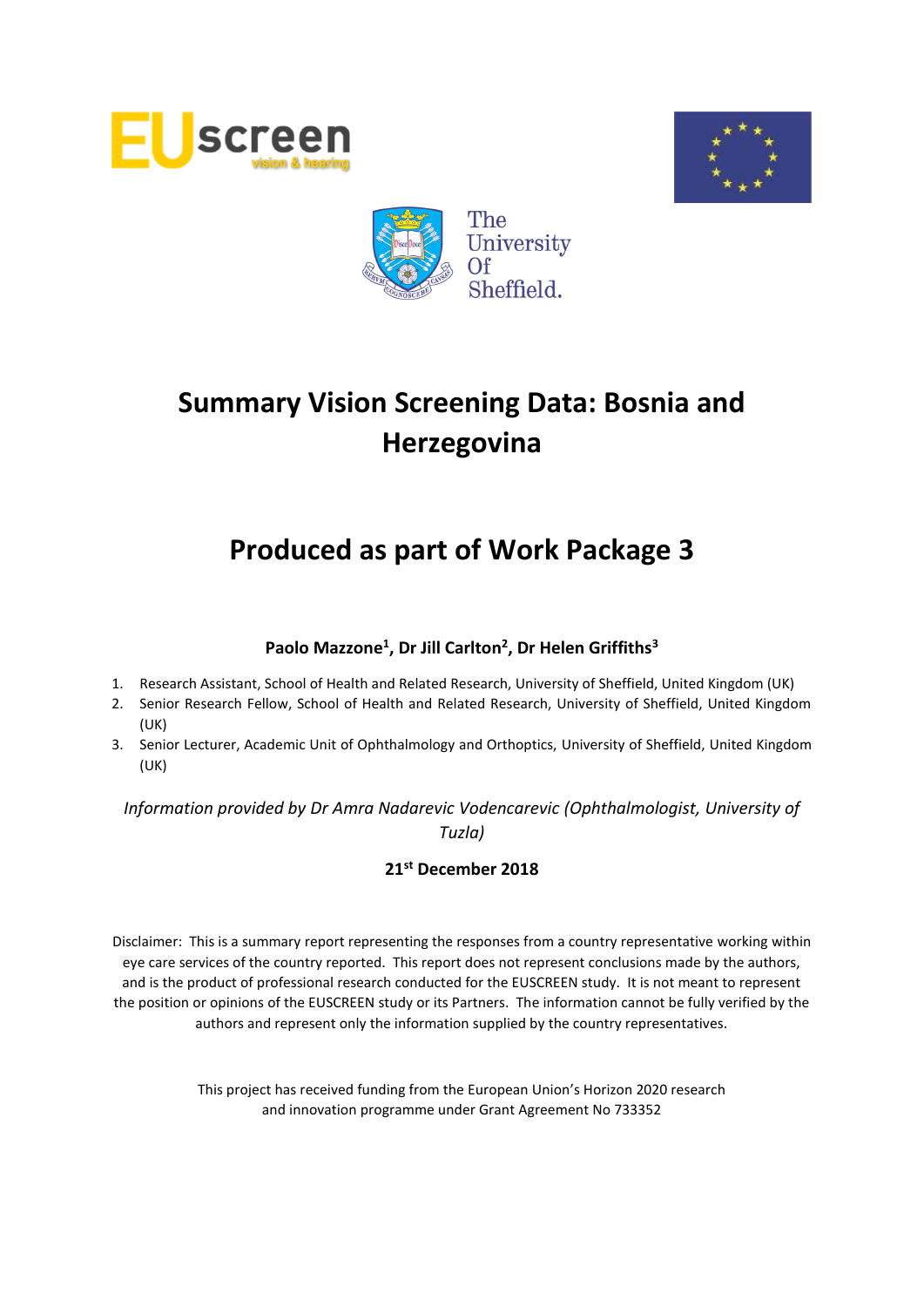

#### **Contents**

| 1 |                  | <b>Glossary of Terms: Vision Screening</b>  |    |  |  |  |  |
|---|------------------|---------------------------------------------|----|--|--|--|--|
| 2 |                  | Abbreviations                               |    |  |  |  |  |
| 3 |                  | Population and Healthcare Overview          |    |  |  |  |  |
| 4 |                  | Vision Screening Commissioning and Guidance |    |  |  |  |  |
| 5 |                  | Screening programme                         |    |  |  |  |  |
|   | 5.1              | Vision screening - Preterm babies           | 4  |  |  |  |  |
|   | 5.2              | Vision screening - Birth to 3 months        | 4  |  |  |  |  |
|   | 5.3              | Vision screening - 3 months to 36 months    | 4  |  |  |  |  |
|   | 5.4              | Vision screening - 36 months to 7 years     | 4  |  |  |  |  |
| 6 |                  | <b>Automated Screening</b>                  | 8  |  |  |  |  |
| 7 |                  | Provision for Visually Impaired             | 9  |  |  |  |  |
| 8 |                  | Knowledge of existing screening programme   | 10 |  |  |  |  |
|   | 8.1              | Prevalence/Diagnosis                        | 10 |  |  |  |  |
|   | 8.2              | Coverage                                    | 10 |  |  |  |  |
|   | 8.3              | Screening evaluation                        | 10 |  |  |  |  |
|   | 8.4              | <b>Treatment success</b>                    | 11 |  |  |  |  |
| 9 |                  | Costs of vision screening in children       | 12 |  |  |  |  |
|   | 9.1              | Cost of vision screening                    | 12 |  |  |  |  |
|   | 9.2              | Cost of treatment for amblyopia             | 12 |  |  |  |  |
|   | 9.3              | Cost of Treatment for strabismus            | 12 |  |  |  |  |
|   | 9.4              | Cost of treatment for cataract              | 12 |  |  |  |  |
|   | References<br>10 |                                             |    |  |  |  |  |
|   |                  |                                             |    |  |  |  |  |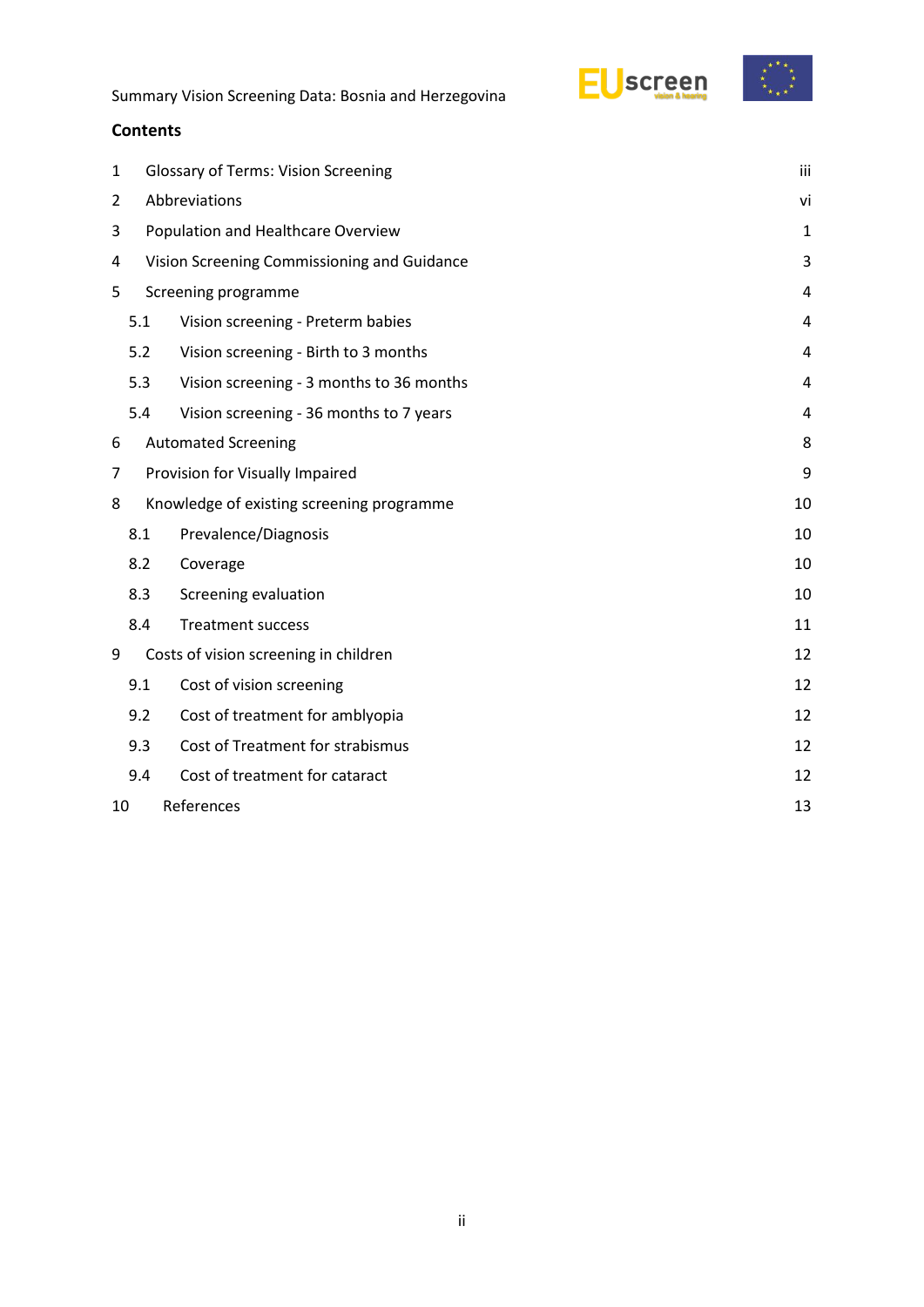





| <b>Abnormal test result</b> | A test result where a normal "pass" response could not be                                                                            |  |  |  |  |  |
|-----------------------------|--------------------------------------------------------------------------------------------------------------------------------------|--|--|--|--|--|
|                             | detected under good conditions. The result on screening                                                                              |  |  |  |  |  |
|                             | equipment may indicate "no response," "fail," or "refer."                                                                            |  |  |  |  |  |
| <b>Attendance rate</b>      | The proportion of all those invited for screening that are tested                                                                    |  |  |  |  |  |
|                             | and receive a result:                                                                                                                |  |  |  |  |  |
|                             |                                                                                                                                      |  |  |  |  |  |
|                             | Invited for screening includes all those that are offered<br>$\bullet$                                                               |  |  |  |  |  |
|                             | the screening test.                                                                                                                  |  |  |  |  |  |
|                             | Tested and receive a result could be a "pass" or "referral                                                                           |  |  |  |  |  |
|                             | to diagnostic assessment".                                                                                                           |  |  |  |  |  |
|                             |                                                                                                                                      |  |  |  |  |  |
|                             | Attendance rate provides information on the willingness of                                                                           |  |  |  |  |  |
|                             | families to participate in screening.                                                                                                |  |  |  |  |  |
| <b>Compliance with</b>      | The percentage of those who are referred from screening to a                                                                         |  |  |  |  |  |
| referral (percentage)       | diagnostic assessment that actually attend the diagnostic                                                                            |  |  |  |  |  |
|                             | assessment.                                                                                                                          |  |  |  |  |  |
|                             |                                                                                                                                      |  |  |  |  |  |
|                             | Percentage of compliance provides information on the                                                                                 |  |  |  |  |  |
|                             | willingness of families to attend the diagnostic assessment after                                                                    |  |  |  |  |  |
|                             | referral from screening.                                                                                                             |  |  |  |  |  |
|                             |                                                                                                                                      |  |  |  |  |  |
| Coverage                    | The proportion of those eligible for screening that are tested and                                                                   |  |  |  |  |  |
|                             | receive a result:                                                                                                                    |  |  |  |  |  |
|                             |                                                                                                                                      |  |  |  |  |  |
|                             | Eligible for screening includes those within the population                                                                          |  |  |  |  |  |
|                             | that are covered under the screening or health care                                                                                  |  |  |  |  |  |
|                             | programme.                                                                                                                           |  |  |  |  |  |
|                             | Tested and receive a result could be a "pass" or "refer to                                                                           |  |  |  |  |  |
|                             | diagnostic assessment".                                                                                                              |  |  |  |  |  |
|                             |                                                                                                                                      |  |  |  |  |  |
|                             | Factors such as being offered screening, willingness to                                                                              |  |  |  |  |  |
|                             | participate, missed screening, ability to complete the screen, and                                                                   |  |  |  |  |  |
|                             | ability to document the screening results will influence the                                                                         |  |  |  |  |  |
|                             | coverage.                                                                                                                            |  |  |  |  |  |
| <b>False negatives</b>      | The percentage of children with a visual deficit (defined by the                                                                     |  |  |  |  |  |
|                             | target condition) that receive a result of "pass" during screening.                                                                  |  |  |  |  |  |
|                             |                                                                                                                                      |  |  |  |  |  |
|                             | Example: If 100 children with visual deficit are screened, and 1<br>child passes the screening, the percentage of false negatives is |  |  |  |  |  |

## <span id="page-2-0"></span>**1 Glossary of Terms: Vision Screening**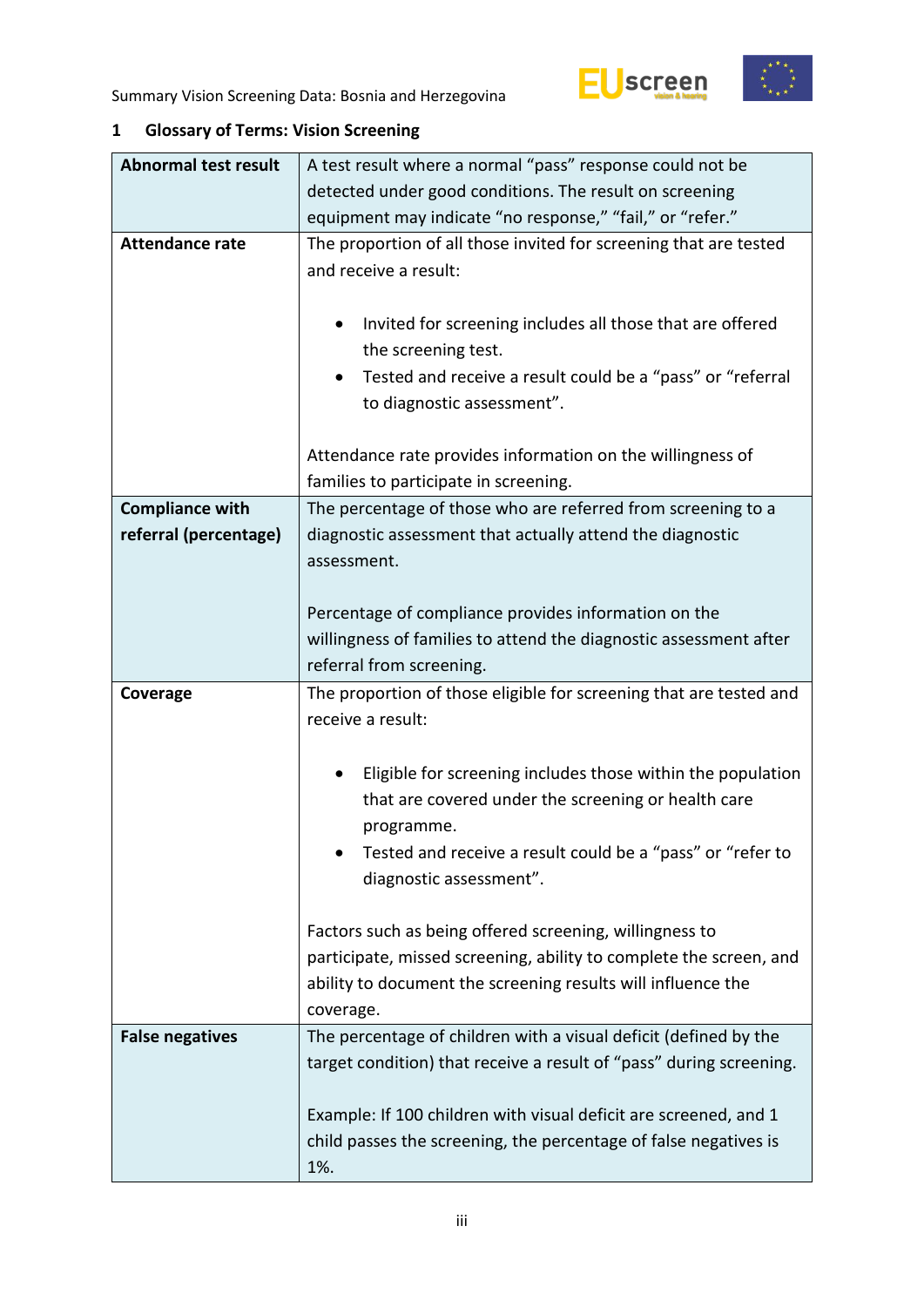



| <b>False positives</b>       | The percentage of children with normal vision that are referred                  |  |  |  |  |
|------------------------------|----------------------------------------------------------------------------------|--|--|--|--|
|                              | from screening to a diagnostic assessment.                                       |  |  |  |  |
| <b>Guidelines</b>            | Recommendations or instructions provided by an authoritative                     |  |  |  |  |
|                              | body on the practice of screening in the country or region.                      |  |  |  |  |
| <b>Vision screening</b>      | A person qualified to perform vision screening, according to the                 |  |  |  |  |
| professional                 | practice in the country or region.                                               |  |  |  |  |
| <b>Inconclusive test</b>     | A test result where a normal "pass" response could not be                        |  |  |  |  |
| result                       | detected due to poor test conditions or poor cooperation of the                  |  |  |  |  |
|                              | child.                                                                           |  |  |  |  |
| <b>Invited for screening</b> | Infants/children and their families who are offered screening.                   |  |  |  |  |
| <b>Outcome of vision</b>     | An indication of the effectiveness or performance of screening,                  |  |  |  |  |
| screening                    | such as a measurement of coverage rate, referral rate, number of                 |  |  |  |  |
|                              | children detected, etc.                                                          |  |  |  |  |
| Untreated amblyopia          | Those children who have not received treatment for amblyopia                     |  |  |  |  |
|                              | due to missed screening or missed follow-up appointment.                         |  |  |  |  |
| Persistent amblyopia         | Amblyopia that is missed by screening, or present after the child                |  |  |  |  |
|                              | has received treatment.                                                          |  |  |  |  |
| <b>Positive predictive</b>   | The percentage of children referred from screening who have a                    |  |  |  |  |
| value                        | confirmed vision loss.                                                           |  |  |  |  |
|                              |                                                                                  |  |  |  |  |
|                              |                                                                                  |  |  |  |  |
|                              | For example, if 100 babies are referred from screening for                       |  |  |  |  |
|                              | diagnostic assessment and 10 have normal vision and 90 have a                    |  |  |  |  |
|                              | confirmed visual defect, the positive predictive value would be                  |  |  |  |  |
|                              | 90%.                                                                             |  |  |  |  |
| <b>Prevalence</b>            | The percentage or number of individuals with a specific disease                  |  |  |  |  |
|                              | or condition. Prevalence can either be expressed as a percentage                 |  |  |  |  |
|                              | or as a number out of 1000 individuals within the same                           |  |  |  |  |
|                              | demographic.                                                                     |  |  |  |  |
| Programme                    | An organised system for screening, which could be based                          |  |  |  |  |
|                              | nationally, regionally or locally.                                               |  |  |  |  |
| Protocol                     | Documented procedure or sequence for screening, which could                      |  |  |  |  |
|                              | include which tests are performed, when tests are performed,                     |  |  |  |  |
|                              | procedures for passing and referring, and so forth.                              |  |  |  |  |
| <b>Quality assurance</b>     | A method for checking and ensuring that screening is functioning                 |  |  |  |  |
|                              | adequately and meeting set goals and benchmarks.                                 |  |  |  |  |
| Referral criteria            | A pre-determined cut-off boundary for when a child should be                     |  |  |  |  |
|                              | re-tested or seen for a diagnostic assessment.                                   |  |  |  |  |
| <b>Risk babies / Babies</b>  | All infants that are considered to be at-risk or have risk-factors               |  |  |  |  |
| at-risk                      | for vision defects/ophthalmic pathology according to the<br>screening programme. |  |  |  |  |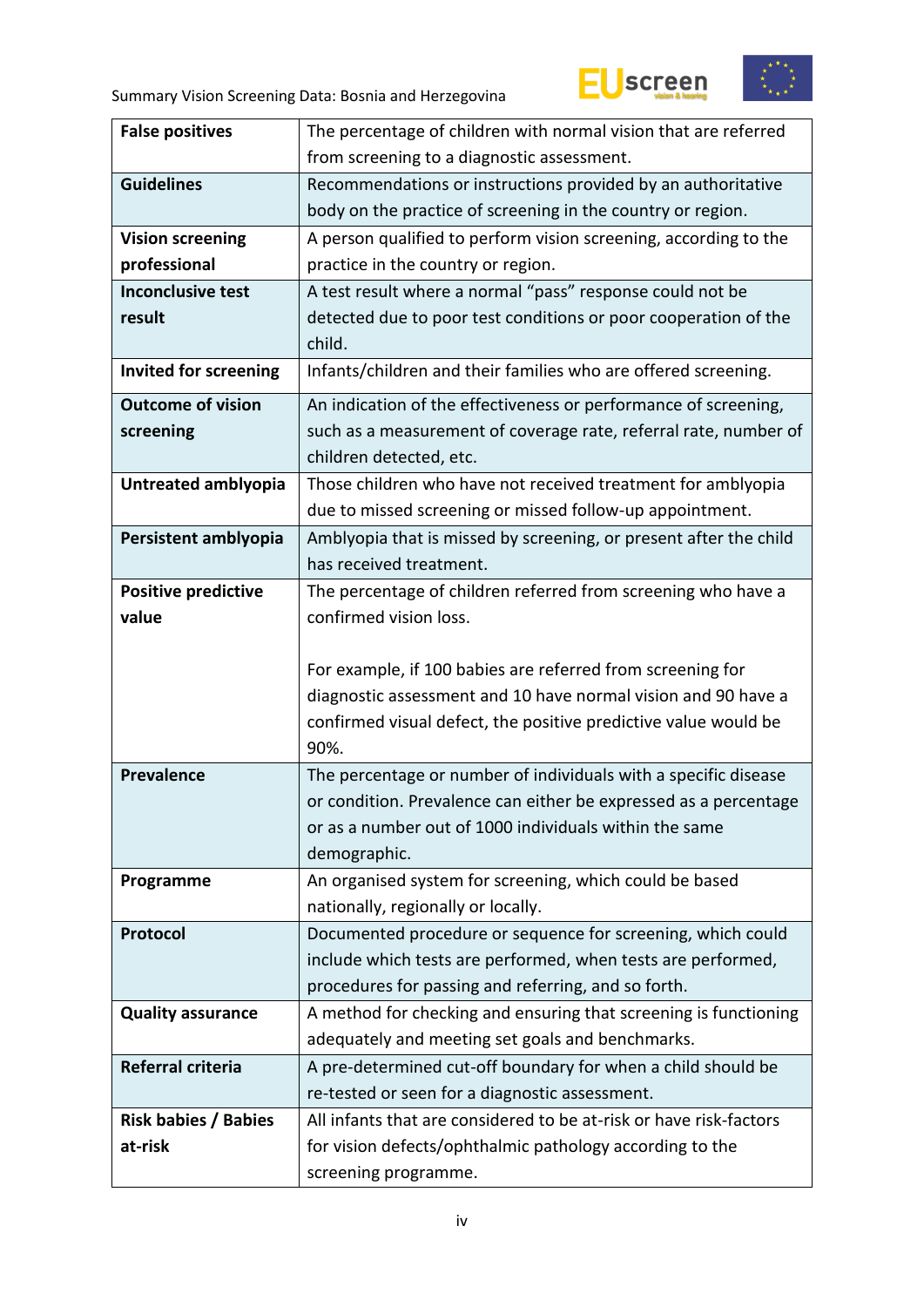



|                         | Two common risk factors are admission to the neonatal-intensive    |  |  |  |  |
|-------------------------|--------------------------------------------------------------------|--|--|--|--|
|                         | care unit (NICU) or born prematurely. However, other risk factors  |  |  |  |  |
|                         | for visual defects may also be indicated in the screening          |  |  |  |  |
|                         | programme.                                                         |  |  |  |  |
| Sensitivity             | The percentage of children with visual defects that are identified |  |  |  |  |
|                         | via the screening programme.                                       |  |  |  |  |
|                         |                                                                    |  |  |  |  |
|                         | For example, if 100 babies with visual defects are tested, and 98  |  |  |  |  |
|                         | of these babies are referred for diagnostic assessment and 2 pass  |  |  |  |  |
|                         | the screening, the sensitivity is 98%.                             |  |  |  |  |
| <b>Specificity</b>      | The percentage of children with normal vision that pass the        |  |  |  |  |
|                         | screening.                                                         |  |  |  |  |
|                         |                                                                    |  |  |  |  |
|                         |                                                                    |  |  |  |  |
|                         | For example, if 100 babies with normal vision are tested, and 10   |  |  |  |  |
|                         | of these babies are referred for diagnostic assessment and 90      |  |  |  |  |
|                         | pass the screening, the specificity is 90%.                        |  |  |  |  |
| <b>Target condition</b> | The visual defect you are aiming to detect via the screening       |  |  |  |  |
|                         | programme.                                                         |  |  |  |  |
| Well, healthy babies    | Infants who are not admitted into the NICU or born prematurely     |  |  |  |  |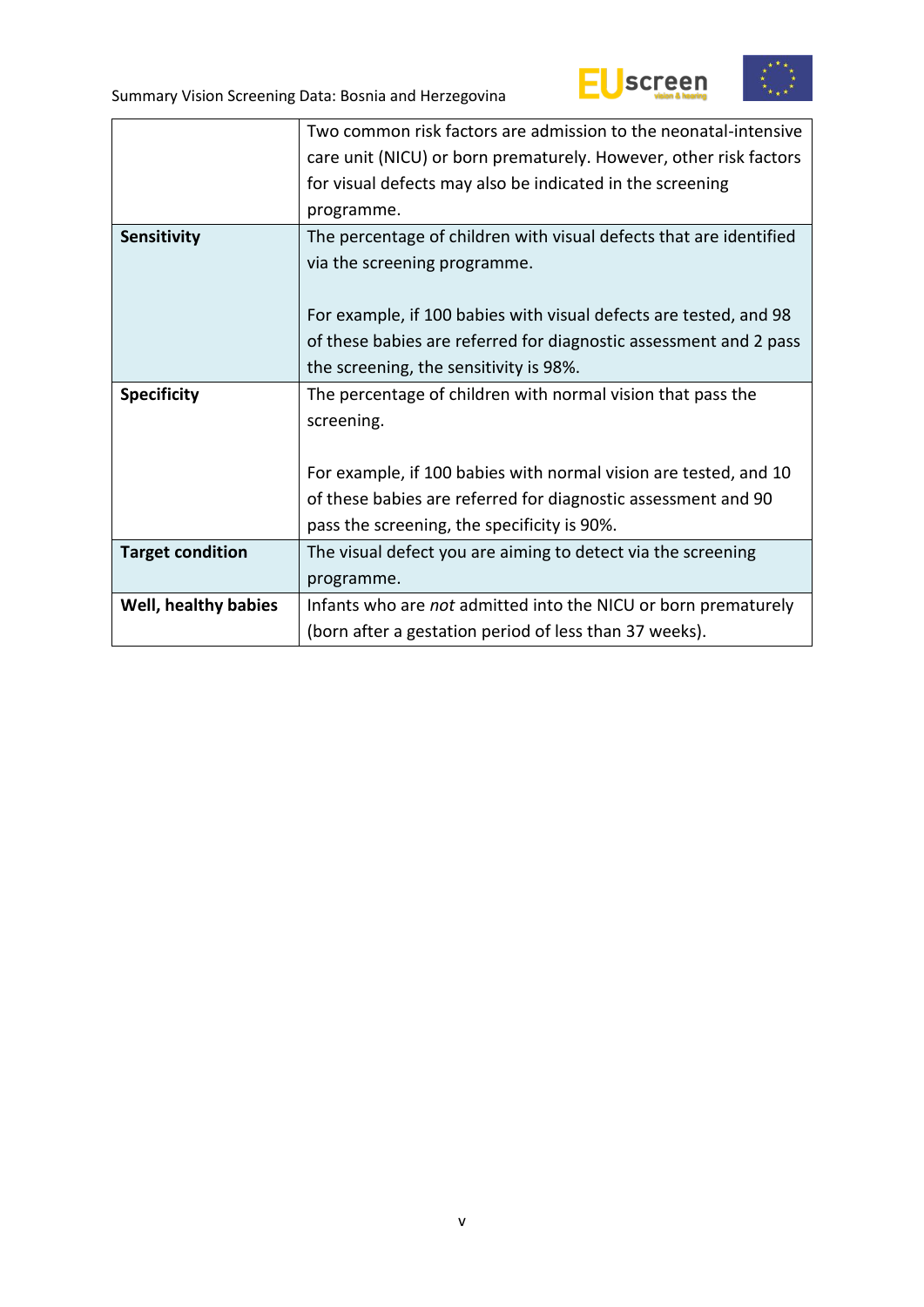

- <span id="page-5-0"></span>**2 Abbreviations**
- **ACT** Alternating Cover Test
- **AR** Autorefraction
- **AS** Automated Screening
- **CT** Cover Test
- **CV** Colour Vision
- **EI** Eye Inspection
- **EM** Eye Motility
- **Fix** Fixation
- **GDP** Gross Domestic Product
- **GP** General Practitioner
- **Hir** Hirschberg
- **NICU** Neonatal-intensive care unit
- **PM** Pursuit Movements
- **PPP** Purchasing Power Parity
- **PR** Pupillary Reflexes
- **RE** Retinal Examination
- **ROP** Retinopathy of Prematurity
- **RR** Red Reflex Testing
- **SV** Stereopsis
- **VA** Visual Acuity
- **WHO** World Health Organisation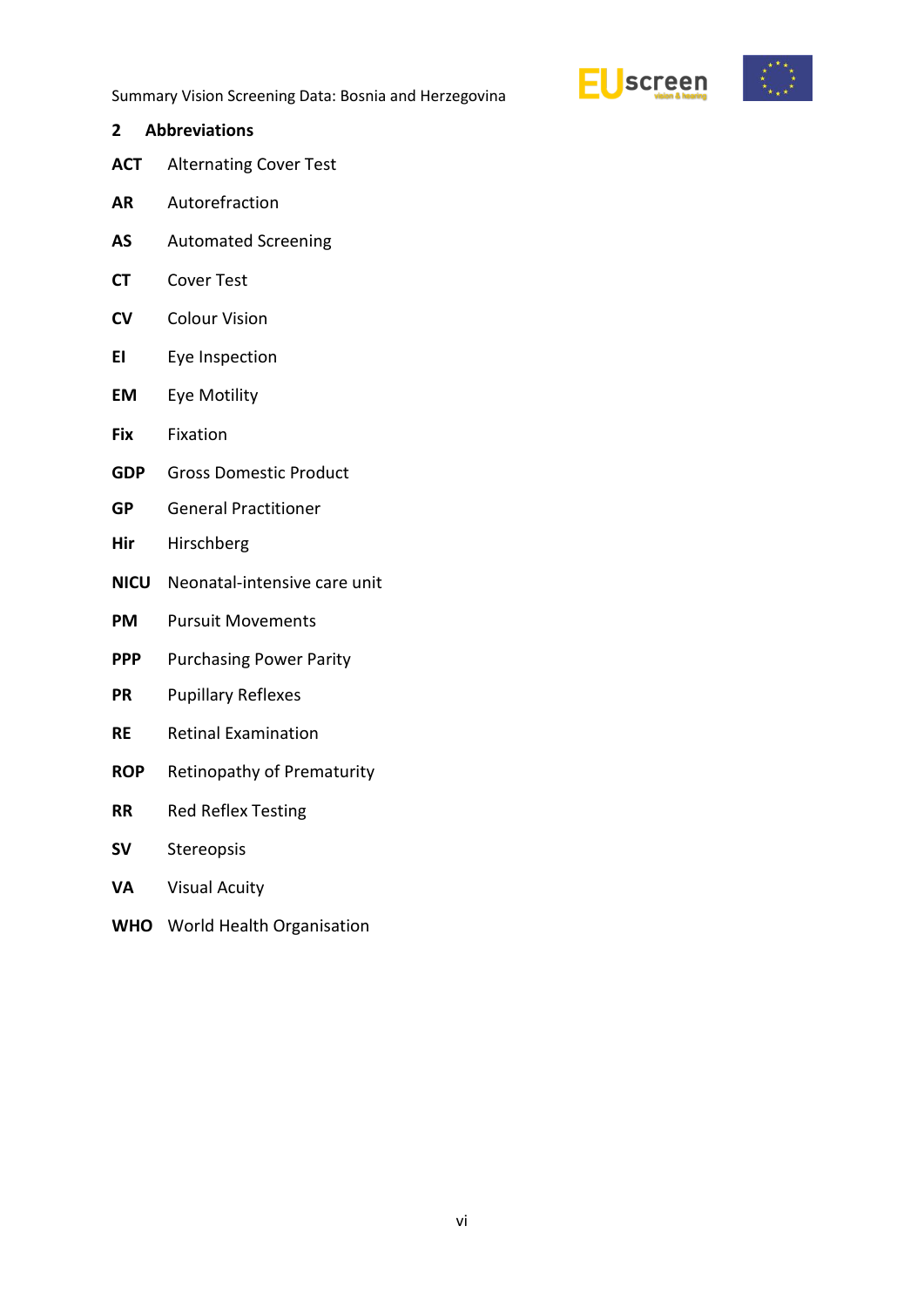



#### <span id="page-6-0"></span>**3 Population and Healthcare Overview**

The population of Bosnia and Herzegovina is 3,507,017 (World Bank, 2018a) and the birth rate is estimated at 9.2 births/1,000 population in 2016 (World Bank, 2018b). The change in population and birth rate from 1960 to 2017 is shown in Figure 1, graphs A and B respectively.

Bosnia and Herzegovina has a reported population density of 69 people per square kilometre in 2017 and this has risen from 65 people per square kilometre in 1961 (World Bank, 2018c). In terms of healthcare facilities, the total density of hospitals in 2013 was 1.02 per 100,000 population (WHO, 2016a). Infant mortality in 2017 is estimated at 4.9 deaths/1,000 live births in total (World Bank, 2018d).

The average life expectancy in Bosnia and Herzegovina is estimated at 77 years (World Bank, 2018e), with a death rate of 11.04 deaths/1,000 population in 2016 (World Bank, 2018f). Bosnia and Herzegovina has a gross national income per capita (PPP int. \$, 2013) of \$9,000 (WHO, 2016b). The estimated total expenditure on health per capita in 2014 was \$957 (Intl \$) and the total expenditure on health in 2014 as percentage of GDP was 9.6% (WHO, 2016b).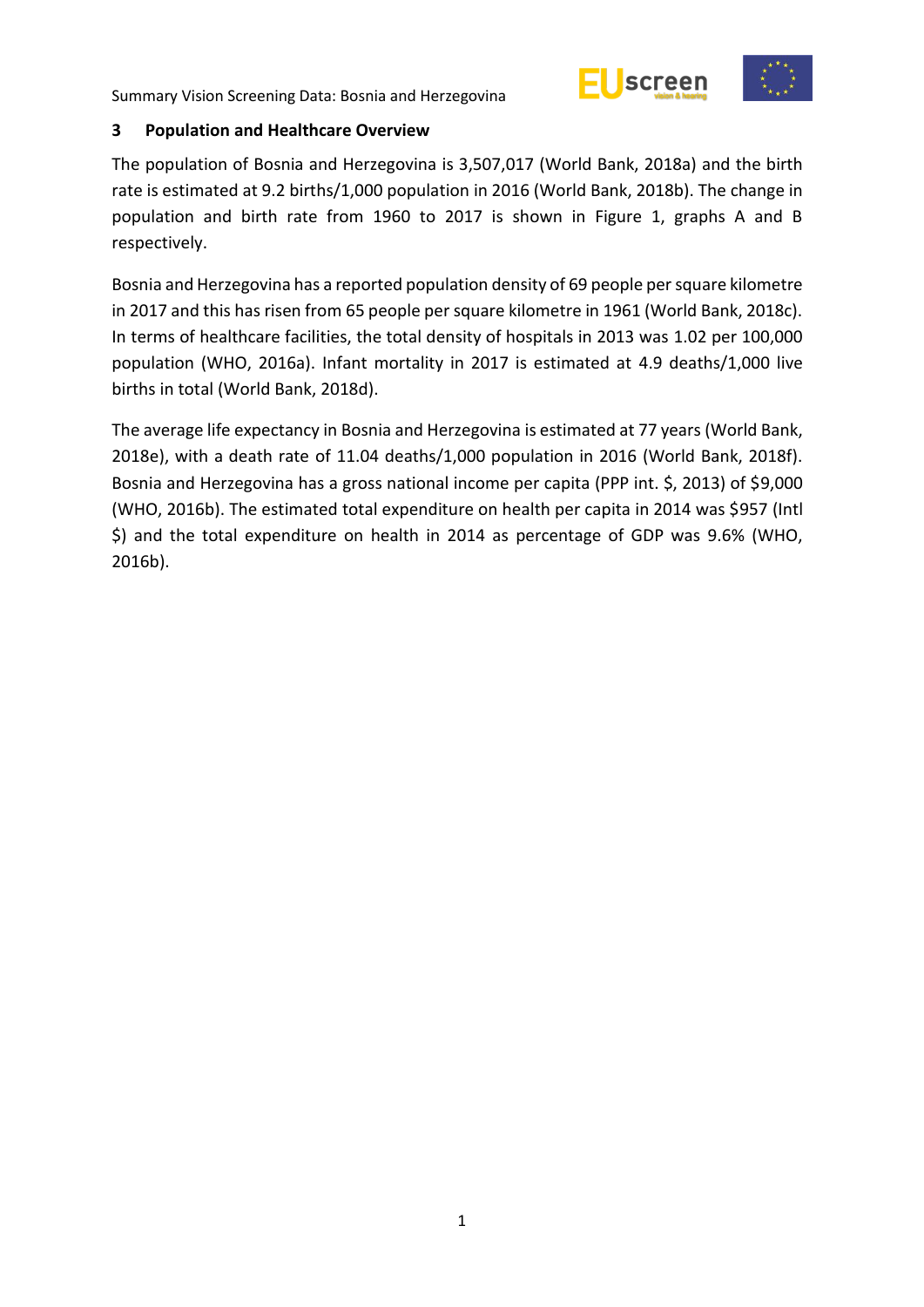

*Figure 1: Change in the Total Population and Birth Rate in Bosnia and Herzegovina between 1960 and 2017*

*Source: Information sourced from World Bank (2018)*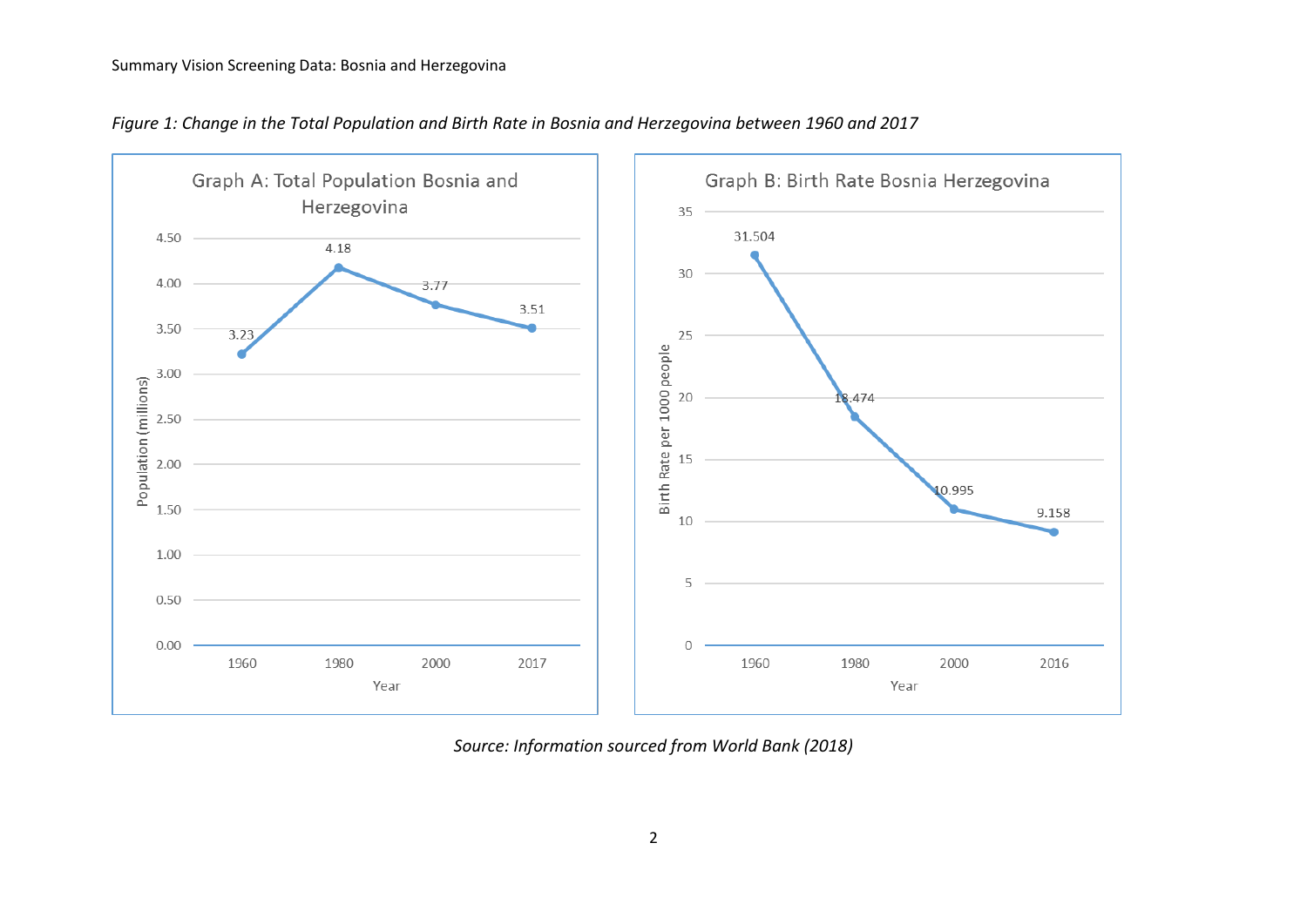#### <span id="page-8-0"></span>**4 Vision Screening Commissioning and Guidance**

Vision screening in Bosnia and Herzegovina is organised regionally and is divided into ten regions (cantons). Each region provides vision screening, however, there are differences in which tests are performed in each area. There are no national guidelines on vision screening. Vision screening is funded in the same way in each region. This is done by a combination of parents, charity, health insurance, municipalities, parents' employer, the state and regional funding. Vision screening is embedded into a general preventative child healthcare system, the content of which is determined by ophthalmologists and the local government.

Vision screening in Bosnia and Herzegovina is conducted by ophthalmologists and orthoptists, of which there are estimated to be around 200 professionals in Bosnia and Herzegovina. Screening takes place in hospitals, child healthcare centres, kindergarten and school. There are no other vision screeners in Bosnia and Herzegovina. There have been no general professionals identified that could screen with additional training; this is due to there being no specific training provided for performing vision screening.

The vision screening programme began in 1992 and since then it has continued from the age at which the child enters school (6 years of age). Since its commencement, the vision screening programme has been extended as more tests have been implemented, although it is not known what extra tests have been added to the programme. The vision screening programme is reviewed every 5 years by the government and ophthalmologists, however, it is not known how the revisions to the vision screening programme take place. Quality monitoring is not carried out. There has been no research conducted in Bosnia and Herzegovina regarding the effectiveness or cost-effectiveness of the vision screening programme.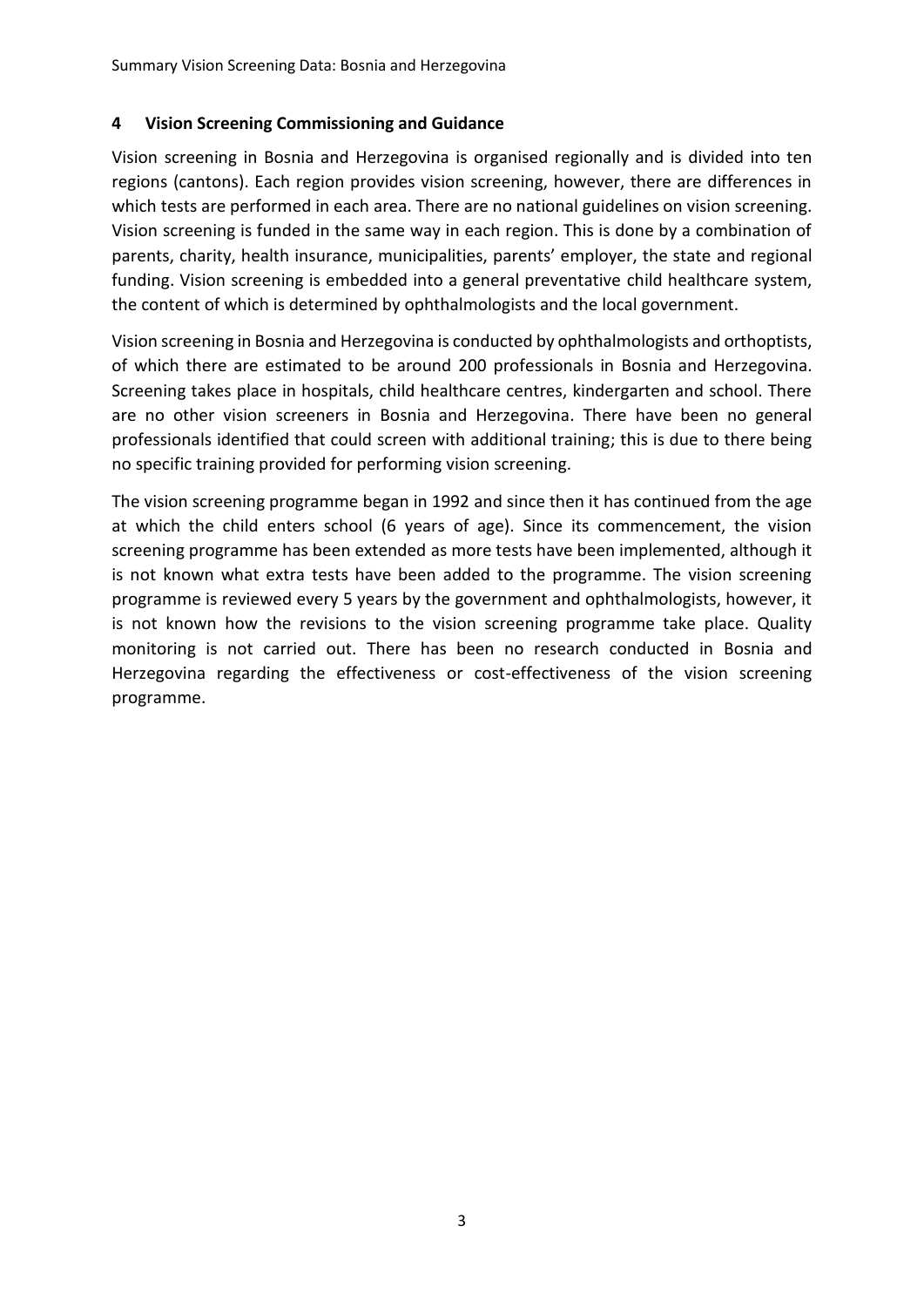## <span id="page-9-0"></span>**5 Screening programme**

In Bosnia and Herzegovina, the target conditions screened for are retinopathy of prematurity (ROP), congenital eye disorders and refractive error. The health care professionals delivering vision screening, venue for screening and tests used vary depending on the age of the child as shown in Tables 1, 2 and 3 respectively. Specific details of the screening offered within each age group are described more fully in sections 5.1 to 5.4 below.

## <span id="page-9-1"></span>*5.1 Vision screening - Preterm babies*

Preterm babies up to the age of 3 months are screened using eye inspection, fixation, red reflex testing, eye motility, Hirschberg test, retinal examination and pupillary reflexes. These tests are conducted by an ophthalmologist in either a hospital or healthcare centre.

## <span id="page-9-2"></span>*5.2 Vision screening - Birth to 3 months*

Well, healthy babies up to the age of 3 months are screened using eye inspection and red reflex testing. This is not conducted on all children, it is only if the child is in hospital and the parents are interested or if the paediatrician suspects any abnormality. Red reflex examination to diagnose a white pupil is conducted by an ophthalmologist, as is the eye inspection. There is no sequence to these tests and children are referred for further examination after one abnormal test, and one to two inconclusive tests, the exact number of which is determined by the ophthalmologist.

## <span id="page-9-3"></span>*5.3 Vision screening - 3 months to 36 months*

Children aged 3 to 36 months of age are screened using eye inspection, fixation, red reflex testing, eye motility, Hirschberg test, retinal examination, pupillary reflexes, cover test, alternating cover test and autorefraction. All of which are performed by an ophthalmologist at either a hospital or a healthcare centre. The referral criteria and the sequence of these tests are not known.

## <span id="page-9-4"></span>*5.4 Vision screening - 36 months to 7 years*

Children aged 36 months to 7 years of age are screened by an ophthalmologist or an orthoptist using eye inspection, fixation, red reflex testing, eye motility, Hirschberg test, retinal examination, pupillary reflexes, cover test, alternating cover test, visual acuity measurement, stereopsis, colour vision and autorefraction (varies between doctors). Visual acuity is measured using the Amsterdam Picture Chart and Numbers (varies between doctors); this is performed for the first time between the aged of 3 and 4 years. If the child fails the first test, the test is repeated again one month later. If the child passes, the test is repeated one year later.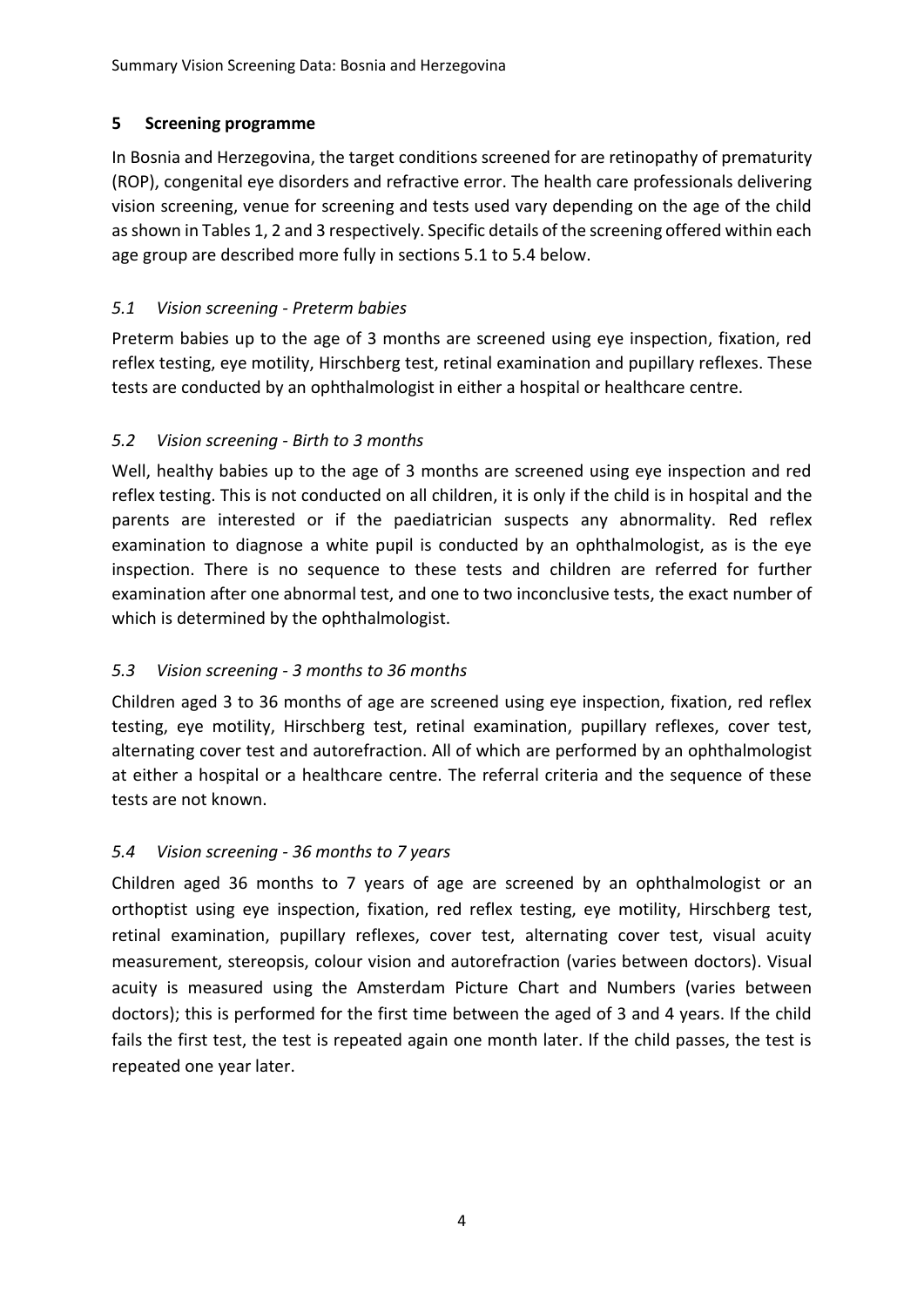| Table 1        | Ophthalmologist | Orthoptist     |
|----------------|-----------------|----------------|
| Preterm babies | $\checkmark$    | $\pmb{\times}$ |
| 0 to 3 months  | $\checkmark$    | $\pmb{\times}$ |
| 3 to 36 months | $\checkmark$    | $\pmb{\times}$ |
| 3 to 7 years   | $\checkmark$    | $\checkmark$   |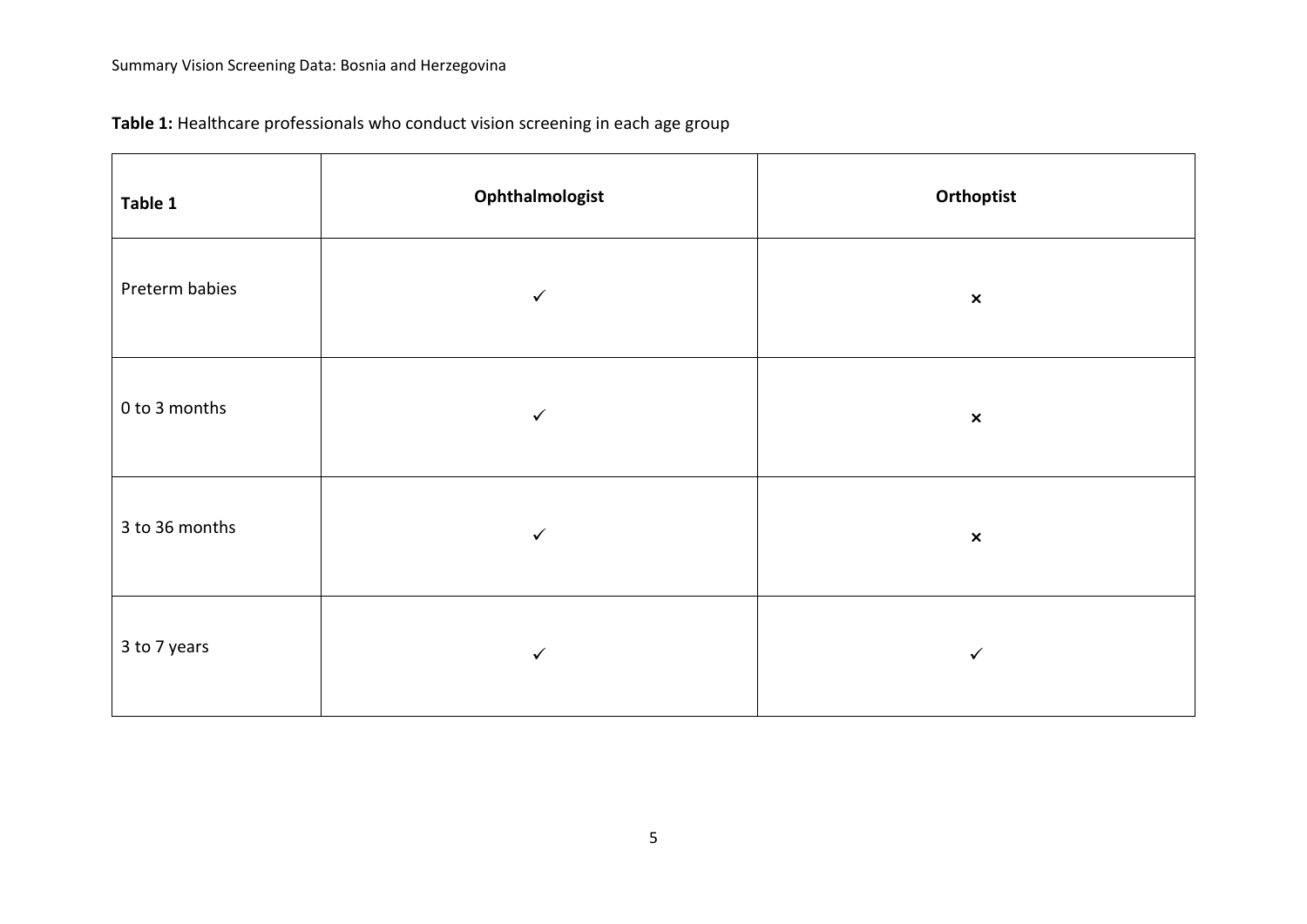| Table 2        | E1           | <b>Fix</b>                | <b>RR</b>    | <b>EM</b>                 | Hir                       | <b>RE</b>                 | <b>PM</b>                 | <b>PR</b>      | <b>CT</b>                 | <b>ACT</b>                | <b>VA</b>                 | <b>SV</b>      | CV             | <b>AR</b>                 |
|----------------|--------------|---------------------------|--------------|---------------------------|---------------------------|---------------------------|---------------------------|----------------|---------------------------|---------------------------|---------------------------|----------------|----------------|---------------------------|
| Preterm babies | $\checkmark$ | $\boldsymbol{\mathsf{x}}$ | $\checkmark$ | $\boldsymbol{\mathsf{x}}$ | $\boldsymbol{\mathsf{x}}$ | $\boldsymbol{\mathsf{x}}$ | $\pmb{\times}$            | $\pmb{\times}$ | $\pmb{\times}$            | $\boldsymbol{\mathsf{x}}$ | $\boldsymbol{\mathsf{x}}$ | $\pmb{\times}$ | $\pmb{\times}$ | $\boldsymbol{\mathsf{x}}$ |
| 0 to 3 months  | $\checkmark$ | $\checkmark$              | $\checkmark$ | $\checkmark$              | $\checkmark$              | $\checkmark$              | $\boldsymbol{\mathsf{x}}$ | $\checkmark$   | $\boldsymbol{\mathsf{x}}$ | $\boldsymbol{\mathsf{x}}$ | $\boldsymbol{\mathsf{x}}$ | $\pmb{\times}$ | $\pmb{\times}$ | $\boldsymbol{\mathsf{x}}$ |
| 3 to 36 months | $\checkmark$ | $\checkmark$              | $\checkmark$ | $\checkmark$              | $\checkmark$              | $\checkmark$              | $\boldsymbol{\mathsf{x}}$ | $\checkmark$   | $\checkmark$              | $\checkmark$              | $\pmb{\times}$            | $\pmb{\times}$ | $\pmb{\times}$ | $\checkmark$              |
| 3 to 7 years   | $\checkmark$ | $\checkmark$              | $\checkmark$ | $\checkmark$              | $\checkmark$              | $\boldsymbol{\mathsf{x}}$ | $\checkmark$              | $\checkmark$   | $\checkmark$              | $\checkmark$              | $\checkmark$              | $\checkmark$   | $\checkmark$   | $\checkmark$              |

**Table 2:** Vision screening tests used in vision screening for each age group

*Key:* 

● *EI: Eye Inspection; Fix: Fixation; RR: Red Reflex Testing; EM: Eye Motility; Hir: Hirschberg test; RE: Retinal Examination; PM: Pursuit Movements; PR: Pupillary Reflexes; CT: Cover Test; ACT: Alternating Cover Test; VA: Visual Acuity Measurement; SV: Stereopsis; CV: Colour Vision; AR: Autorefraction*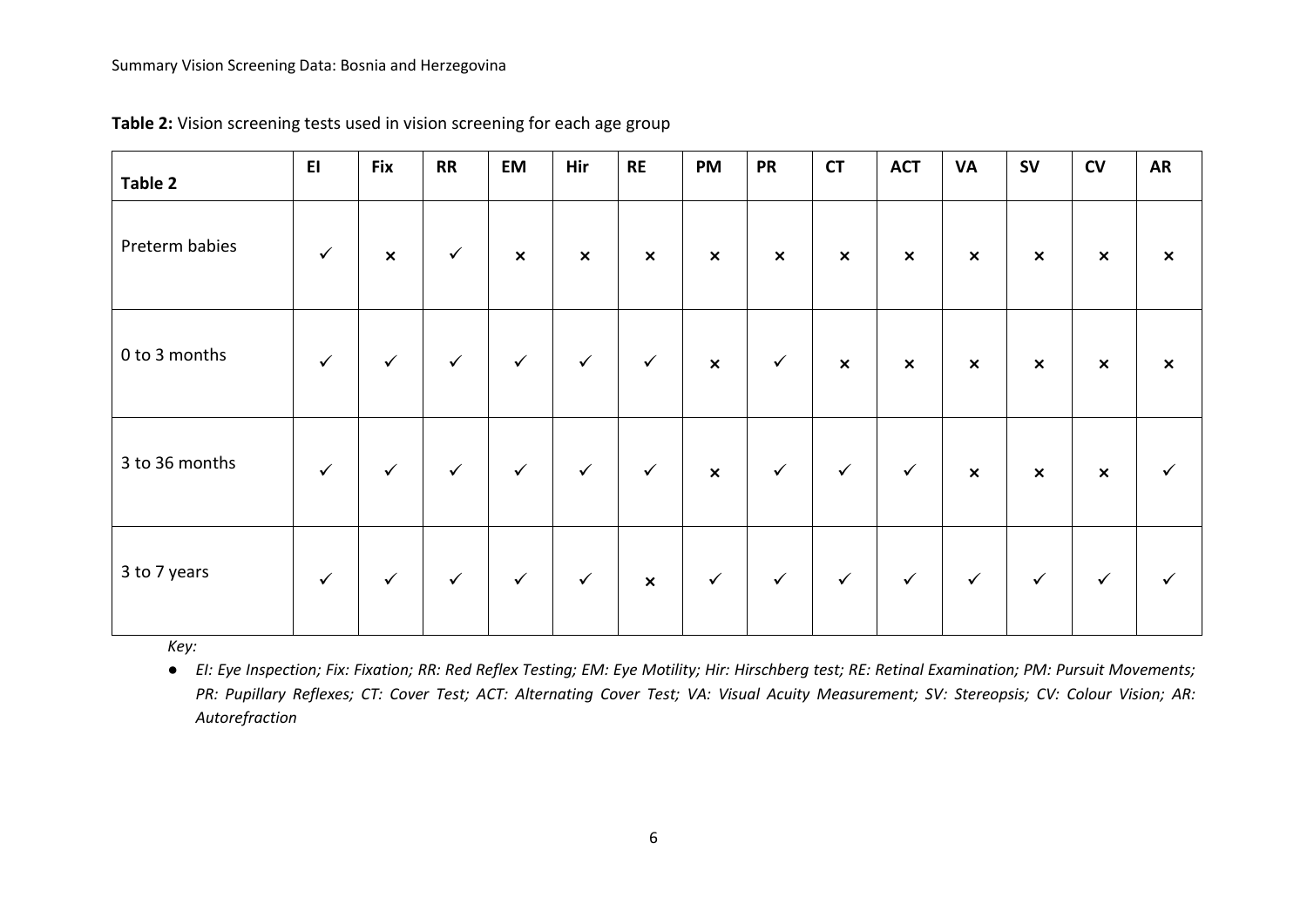**Table 3:** Location of vision screening for each age group

| Table 3        | <b>Child Health Care Centre</b> | Hospital     |
|----------------|---------------------------------|--------------|
| Preterm babies | $\checkmark$                    | $\checkmark$ |
| 0 to 3 months  | $\checkmark$                    | $\checkmark$ |
| 3 to 36 months | $\checkmark$                    | $\checkmark$ |
| 3 to 7 years   | $\checkmark$                    | $\checkmark$ |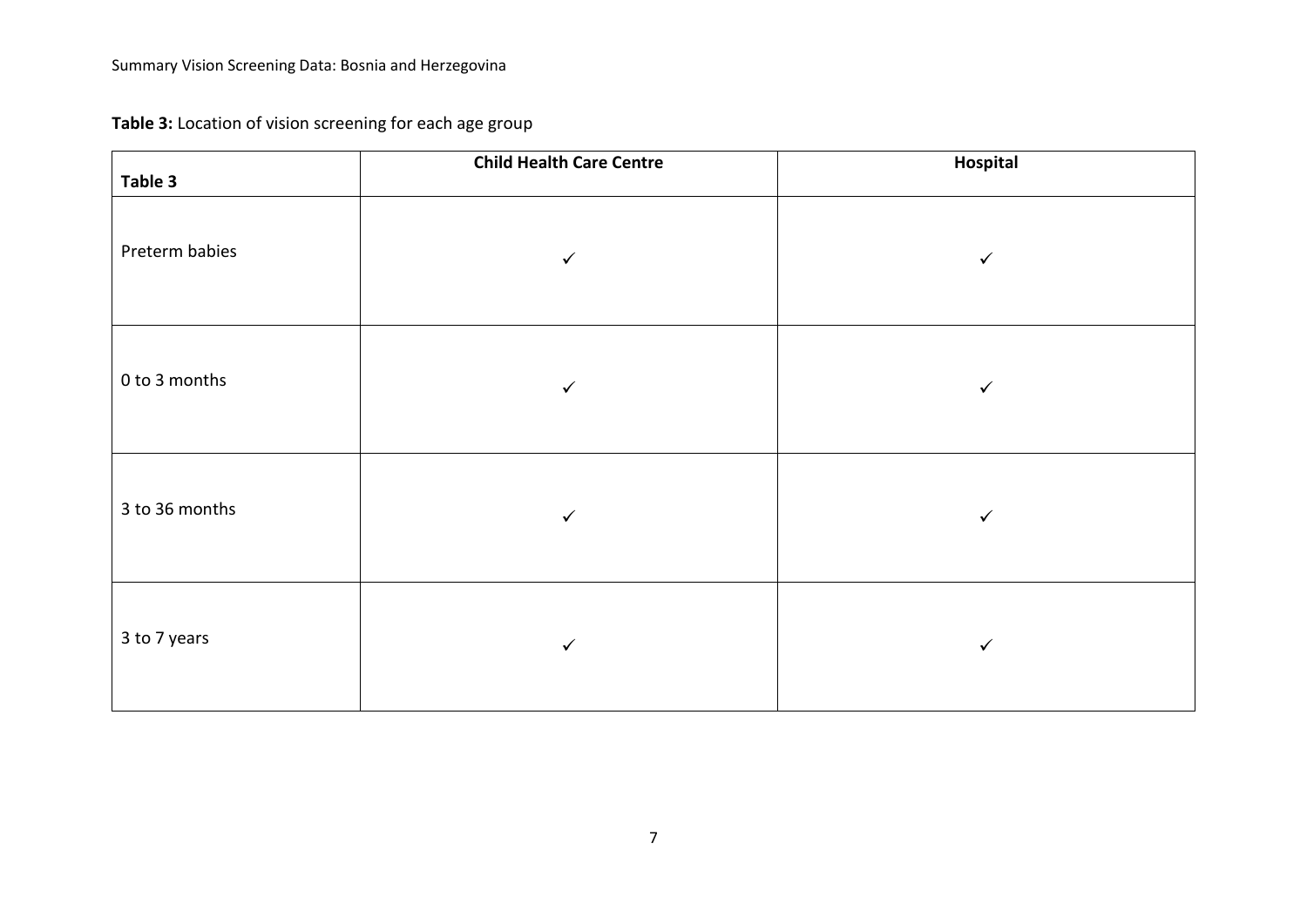#### <span id="page-13-0"></span>**6 Automated Screening**

Automated vision screening is achieved using handheld, portable devices designed to detect presence of refractive error in infants from 6 months of age. It provides objective results and is used to detect amblyopic risk factors. This differs from other methods used to screen children for amblyopia which focus on detection of the actual condition and the resulting visual loss. Information concerning the exact automated screening conducted in Bosnia and Herzegovina has not been provided, it is known that this differs between doctors.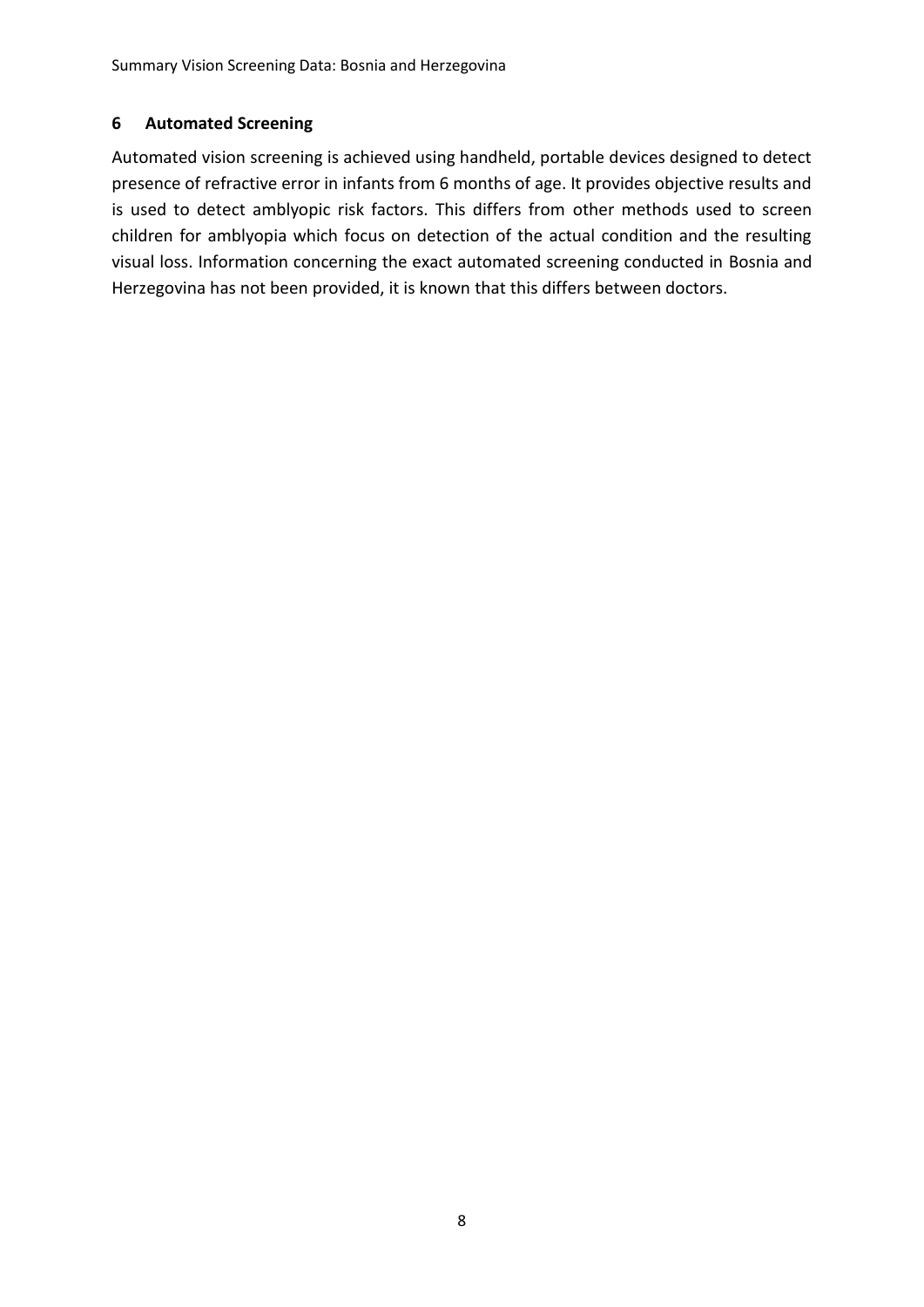#### <span id="page-14-0"></span>**7 Provision for Visually Impaired**

In Tuzla, the third largest city in the centre of the country, there is one school for blind or severely visually impaired children and most other cities have at least one centre for visually impaired children. The costs per child for these schools are not known and there is no data regarding this. It is not known what support visually impaired children who attend regular mainstream school receive, but it is apparent that they do receive some support through donations.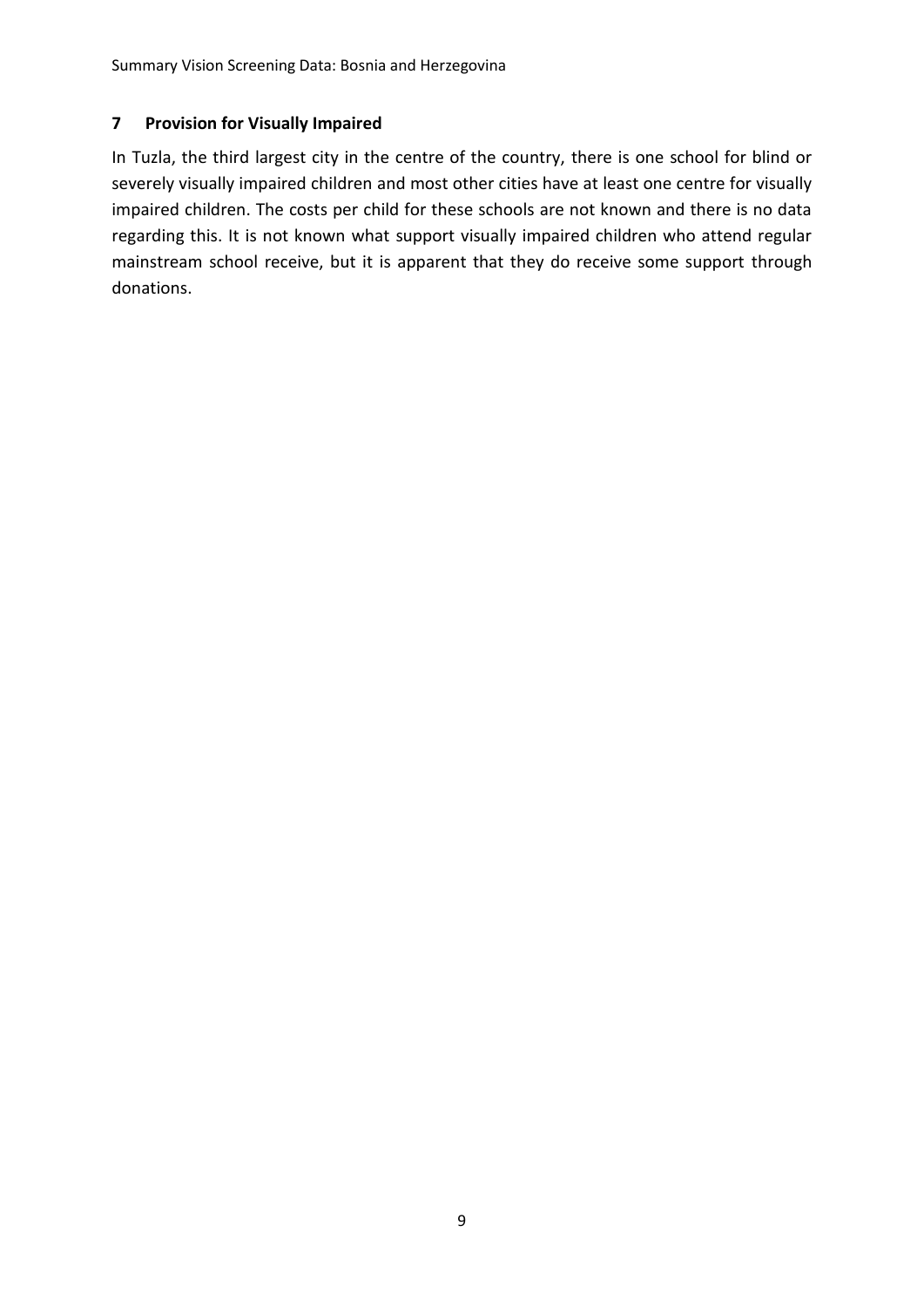#### <span id="page-15-0"></span>**8 Knowledge of existing screening programme**

#### <span id="page-15-1"></span>*8.1 Prevalence/Diagnosis*

The prevalence of amblyopia in Bosnia and Herzegovina is unknown. It is estimated that, before the age of 7 years 50% of cases with amblyopia are treated, the rest are untreated (Vodencarevic et al., 2017). The screening, although implemented in 1992 under Yugoslavian rule, has only been obligatory in all schools for the last 2 years (since 2016); but it is not possible to impose attendance to the appointment. Persistent amblyopia has a prevalence of around 10% of cases, before the age of 7 years (Vodencarevic et al., 2017). There is no available data regarding the prevalence of strabismus. The number of amblyopic children with each of the four types of amblyopia are estimated at 50.8% for refractive amblyopia, 28.8% for anisometropic amblyopia and 20.3% for strabismic amblyopia (Vodencarevic et al., 2017). There is no data available for deprivation amblyopia.

A study of childhood cataract included 58 children (34 (58.6%) males and 24 (41.4%) females) with an average age at presentation of 11.12 years (SD  $\pm$  9.03 years). Twenty-nine (50%) patients were unilateral cataracts. Thirty-seven (63.8%) patients had isolated cataracts and 24 (29.3%) patients had other ocular anomalies associated with paediatric cataract. High refractive anomalies, nystagmus and microphthalmia were most commonly associated ocular findings. Strabismus was present in 14 (24.1%) cases. Posterior cortical cataract was present in 29 (32.6%) and nuclear cataract in 28 (31.5%) cases. Estimated incidence of congenital cataract was 2.62 per 10,000 births and incidence of paediatric cataract was 8.6 per 10,000 births ([Halilbašić](https://www.ncbi.nlm.nih.gov/pubmed/?term=Halilba%C5%A1i%C4%87%20M%5BAuthor%5D&cauthor=true&cauthor_uid=24496353) et al., 2014).

## <span id="page-15-2"></span>*8.2 Coverage*

All children are invited for vision screening; this is done when the child enters elementary school at 6 years of age, by the government and hospitals. The coverage and attendance for vision screening before the age of 7 years, including visual acuity measurement, is unknown. However, a study carried out in the region of Tuzla, recruited 7415 children (aged 4-15 years) from 24 schools and 8 preschools, whereby children were screened by medical students. The medical students had received training in a one-day workshop, detailing how to grade the child's eyesight, for each eye separately, based on whether or not the child could see at least 3 out of 5 optotypes of the 6/12 line of Snellen E chart, at 6 metres. Each child who failed was referred to an ophthalmologist for further diagnostic examination (n=409, 5.5%), of this cohort, 237 (55%) of children went to their appointment (Vodencarevic et al., 2017).

## <span id="page-15-3"></span>*8.3 Screening evaluation*

There is no available data about the percentage of false negative or false positive results after vision screening. The positive predictive value, sensitivity and specificity of vision screening in Bosnia and Herzegovina is also unknown.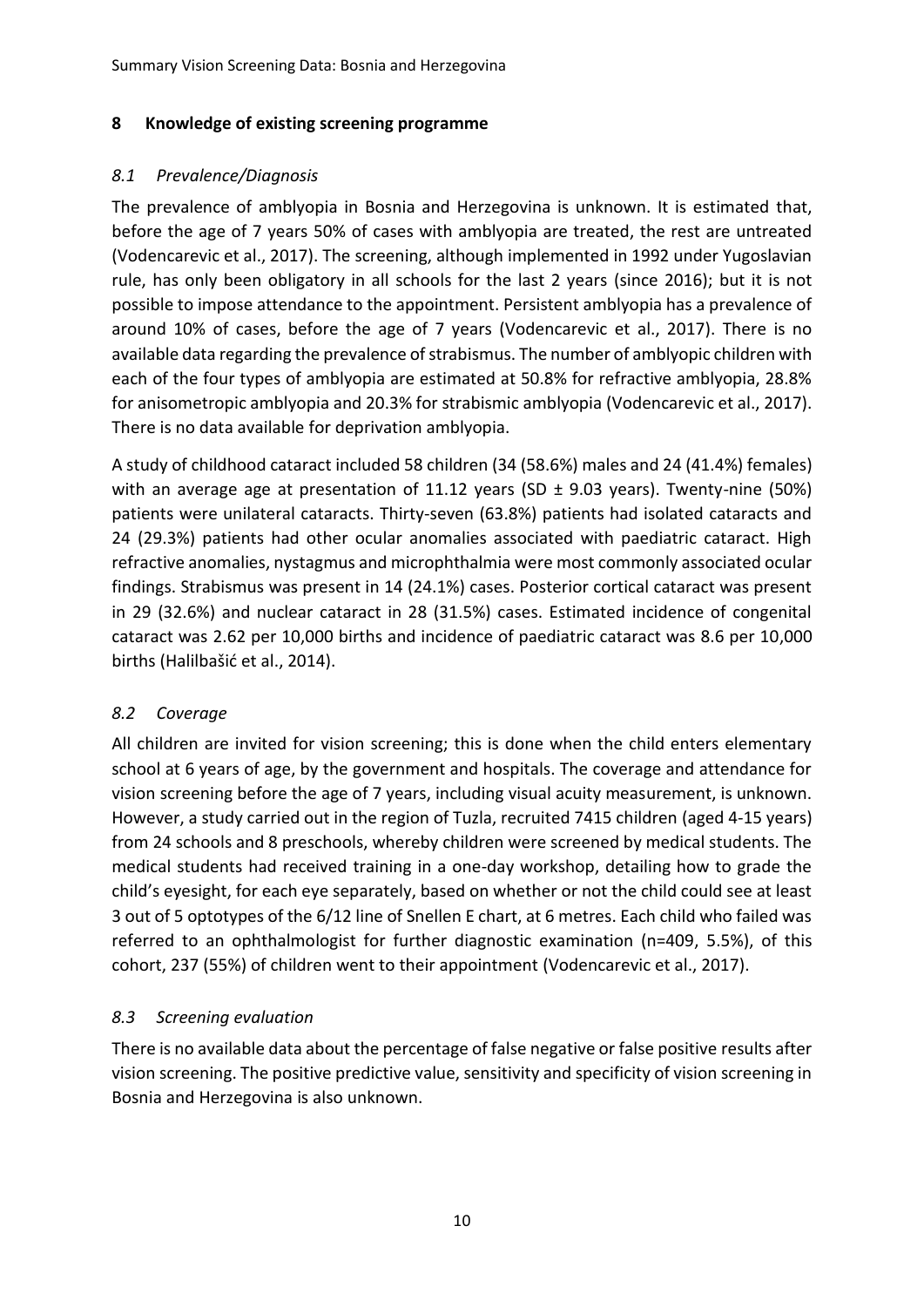#### <span id="page-16-0"></span>*8.4 Treatment success*

The percentage of infants treated for congenital eye disorders is not known, there is no data on this. There is also no data regarding the percentage of children treated for strabismus after being screened before the age of 7 years. There is no exact data regarding the number of children that have amblyopia, and therefore, it is not possible to determine the percentage of children treated for this. There is no data available pertaining to the percentage of compliance with referral after an abnormal screening test results and there is no registration or documentation of noncompliance with referral after an abnormal screening test result. There is no data available concerning the number of patients treated for congenital cataract, amblyopia and strabismus per year by orthoptists and/or ophthalmologists. Only ophthalmologists prescribe glasses for children under the age of 7 years, other treatments include patching, penalisation with glasses and cataract surgery. However, not all children are treated and this is due to payment problems, such as if the child needs glasses and the parents cannot afford to pay for them.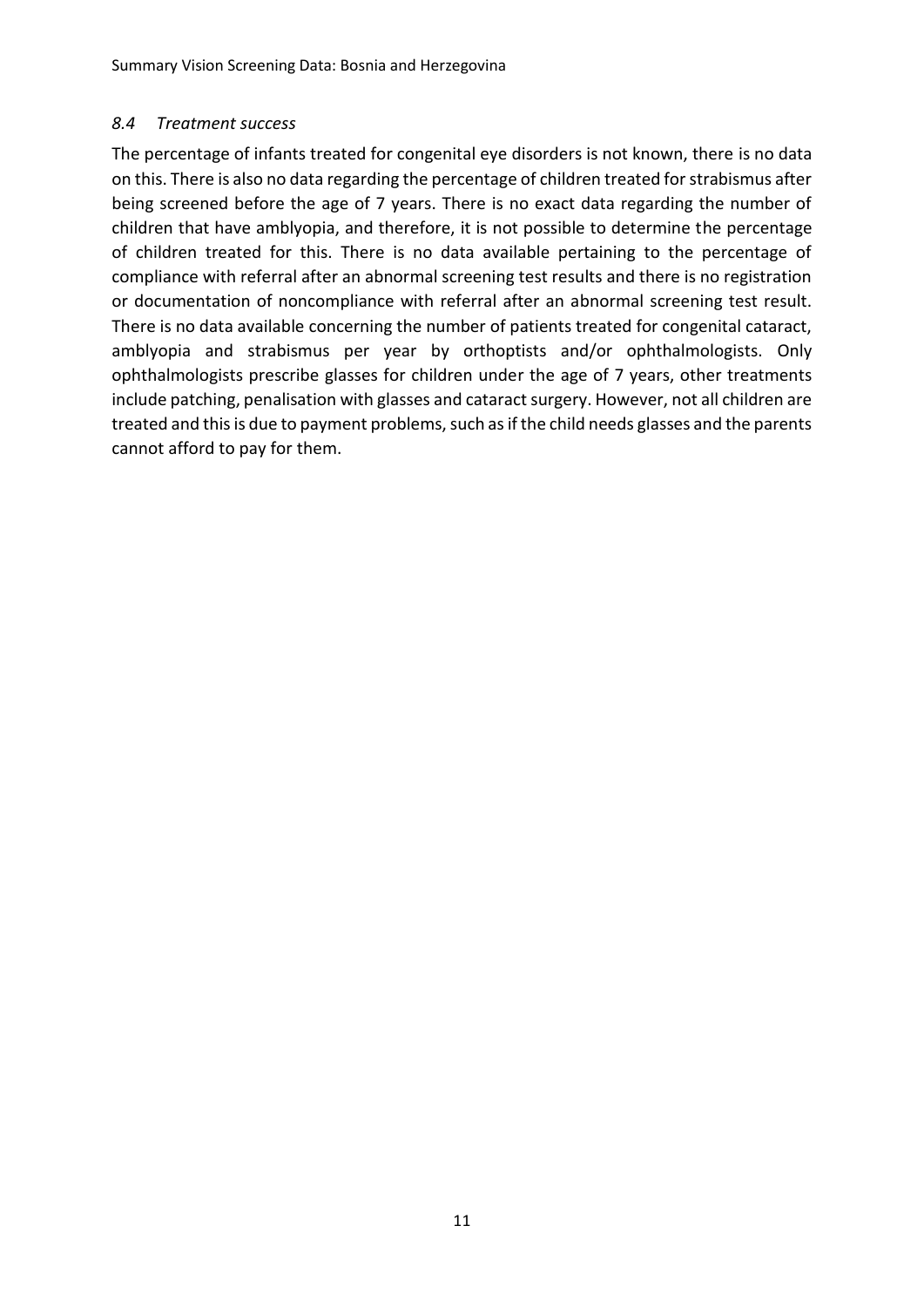## <span id="page-17-0"></span>**9 Costs of vision screening in children**

Vision screening is free of charge for parents and there is no financial reward for parents when children do attend their vision screening appointment. There is, however, a penalty for those who do not attend; the child cannot enter school.

#### <span id="page-17-1"></span>*9.1 Cost of vision screening*

Vision screening costs an estimated 50 Euros per child, with medical specialists earning approximately 650 Euros per month. It is not clear what the total screening costs are, per year, for vision screening. The cost of medical tuition is between 200-1400 Euros per year. This is dependent upon whether or not the government pays for a student, or if the student is self-funded. This price only accounts for tuition, the student then has to buy all of the necessary course materials, including books. It takes approximately 6 years of medical studies (4000-12000 Euros) and a further 5000 Euros for ophthalmology residency to complete the training.

#### <span id="page-17-2"></span>*9.2 Cost of treatment for amblyopia*

There is no data and there have been no studies into the estimated costs of treatment for amblyopia for typical patients with refractive and strabismic amblyopia, including follow-up.

#### <span id="page-17-3"></span>*9.3 Cost of Treatment for strabismus*

Strabismus surgery, including follow-up is estimated at 300 Euros for the surgery and 300 Euros for the follow-up.

## <span id="page-17-4"></span>*9.4 Cost of treatment for cataract*

Congenital cataract surgery is estimated at 1000 Euros per child.